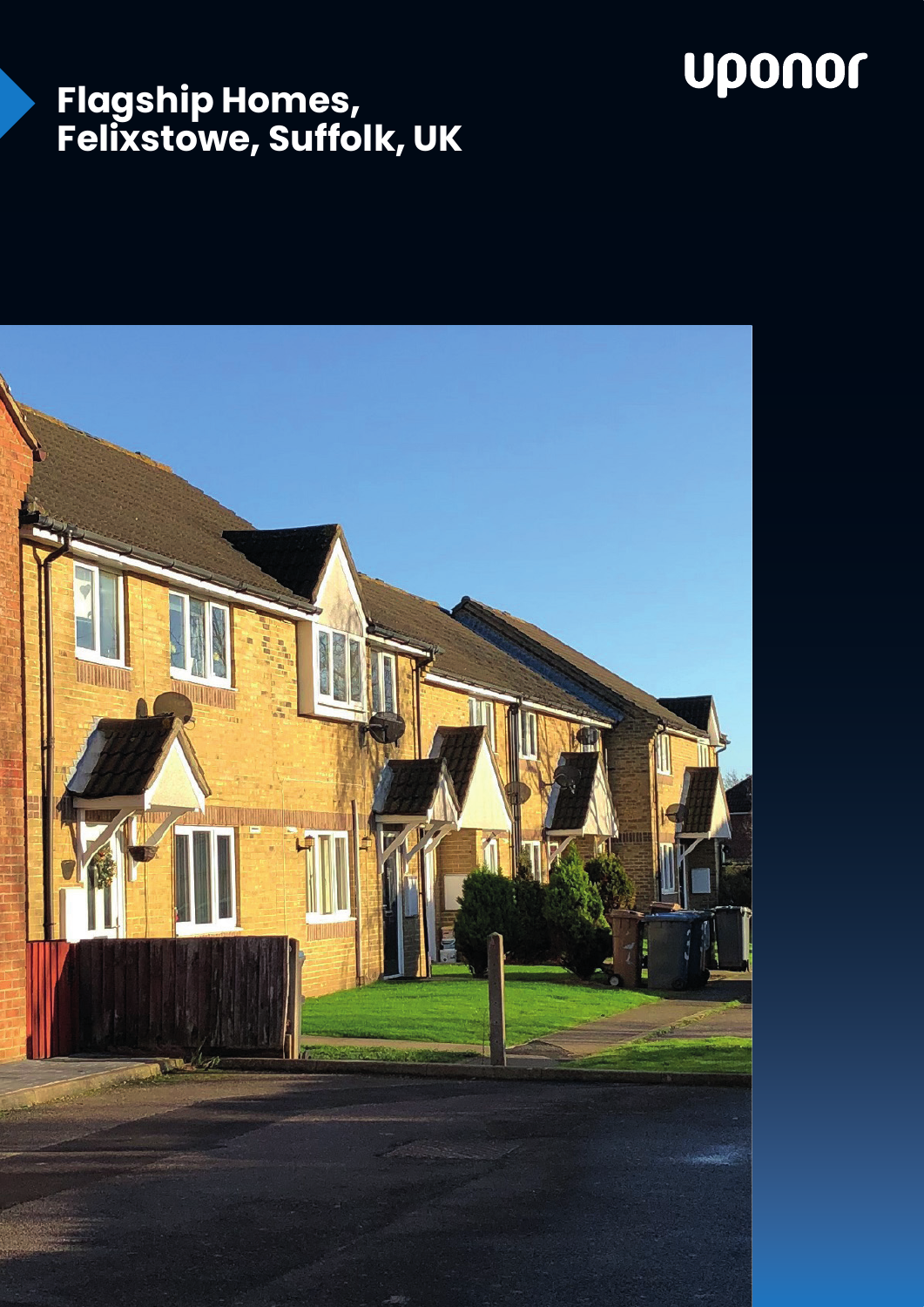# **Uponor products help ensure landmark district heating scheme cuts carbon emissions and reduces energy bills for residents**

Uponor has supplied energy efficient piping solutions to renewable heating expert, Finn Geotherm, for use in the largest district heating scheme in East Anglia for housing association, Flagship Homes. Located in Felixstowe, the £1.4 million renewable heating project has transformed the way residents heat their homes and receive hot water, and dramatically cut heating bills and carbon emissions for more than 100 houses, flats and bungalows.

By installing six large scale district heating systems and Uponor piping, residents are now enjoying substantially cheaper heating bills – paying around 70% less than before. Energy use has also been cut by 70%, making a significant impact on carbon emissions and providing a more affordable and efficient living environment.

Owned and operated by Finn Geotherm in partnership with Flagship Homes, the new six-phase district heating scheme is the largest in the region. The piping solutions specified needed to be high performance to ensure no leakage and that the integrity of the distribution system would remain as efficient in 30 years as it was when installed.

#### **Key points**

- The landmark renewable heating scheme in Felixstowe, utilised Uponor's highperformance solutions to help cut heating bills and carbon emissions for more than 100 homes.
- Uponor's pre-insulate pipe, Ecoflex, was specified due to its market leading thermal capabilities, making it ideal for meeting the project's demanding energy efficiency requirements while also providing a solution that was quick and easy to install.
- By integrating Uponor's insulated pipe system into the development's six-phase district system, Finn Geotherm was able to reduce both heating bills and energy use by 70%.

#### **Products and services supplied**

- Ecoflex pre-insulate pipe range. Total length: 700m
- Quick & Easy (Q&E) fittings
- Design, delivery and site-support

#### **Key parties**

- Contractor: Finn Geotherm
- Client: Flagship Homes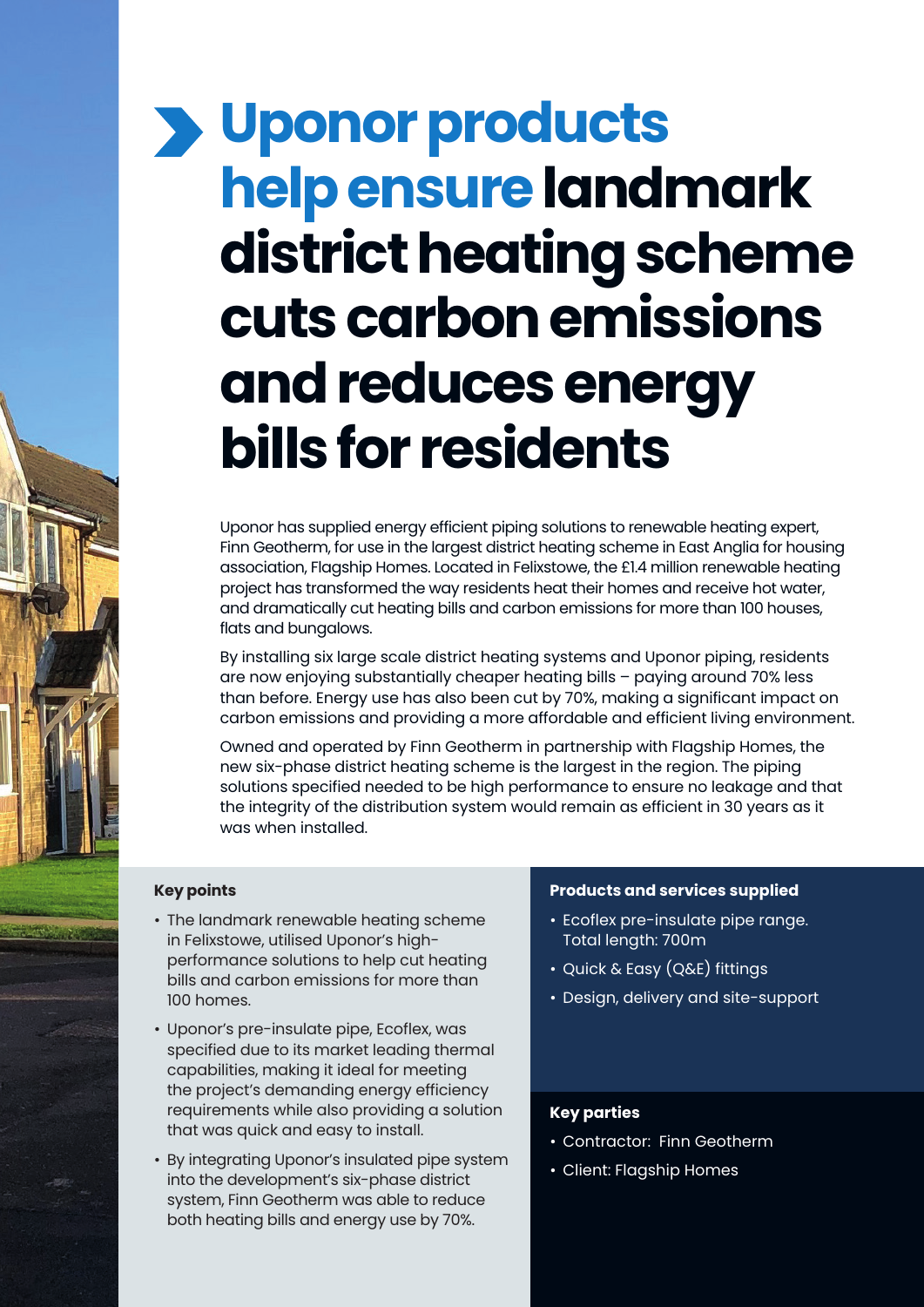## **Design, specification and installation**

Since it was founded in 2006, Finn Geotherm has used Uponor insulated piping for many of its projects where underground insulated piping has been required to link heat pump systems to the buildings they have been designed to heat.

For the Flagship Homes project, where previously the 113 houses, flats and bungalows on Runnacles Way, plus two private residences, had been heating their homes using expensive and inefficient electric storage heaters, maximising energy efficiency was key. Therefore, Finn Geotherm was challenged with specifying a solution that they were confident would minimise energy and heat loss as the water travelled from the new heat pumps through the pipes into individual properties.

This is always an important factor, but with large district heating schemes which link standalone plant rooms to multiple houses across large developments, this is essential. Due to its previous experience working with Uponor, Finn Geotherm had the trust and assurance that Ecoflex preinsulated pipe system would deliver the right solution for this project.

At the offset of the project, Uponor provided consultancy to ensure that the design of the district heating systems and linking pipework would provide the required quality of heat to all 100+ houses on the development. At this stage, Uponor also advised that the project utilised plastic Q&E fittings to connect the pipework into each individual property, instead of the traditional brass alternatives which had been specified. With a high number of connections required across the project, opting for plastic fittings instead of brass resulted in significant cost savings for the client, with no sacrifice on quality or performance.

In total, around 700m of Uponor's pre-insulated Ecoflex pipe was used to link the district heating systems to each individual property. By combining market leading thermal performance with high flexibility properties and easy installation, the product was ideal for meeting the project's unique requirements.

The project did not come without challenges. All of the primary pipework had to be installed beneath roadways, parking areas, paths and gardens, whilst the residents remained in situ. The installation of the pipework through hundreds of metres of frequently reinforced concrete was a labour intensive and time-consuming task – all the more interesting when tight time scales had to be achieved for project completion notwithstanding the constraints of working during the COVID-19 pandemic.

Despite these challenges, however, the primary pipework was completed on time and to a high standard, with the quality of Uponor's Ecoflex piping and Q&E fittings helping to ensure system integrity for over 30 years. Importantly, the heating system has resulted in a reduction in carbon emissions by 70% as well as reduced energy bills for residents by the same percentage, providing a more affordable, sustainable and efficient living environment.

#### **Benefits**

- Improving energy efficiency was a primary consideration for the project. By using Uponor's pre-insulated Ecoflex pipe system and Q&E fittings, any distribution losses were minimised and Finn Geotherm could have complete confidence that the integrity of the distribution system will not be jeopardised.
- Residents have seen a 70% reduction in their bills, helping to reduce fuel poverty and encouraging them to heat their homes, positively impacting on their health and wellbeing.
- Carbon emissions have been cut by 70% when compared to the previous storage heater system.
- David Alston, Technical Director at Finn Geotherm, said "We used Uponor's EcoFlex system on this project as we found it to be the ideal solution to minimise heat loss through the piping system and achieve our energy efficiency goals. The experts at Uponor provide excellent technical assistance, suitable products and design input for our projects, guaranteeing maximum benefit and longevity."
- Because of the success of this ground-breaking project, Flagship Homes plans to roll out this approach across more of its sites.